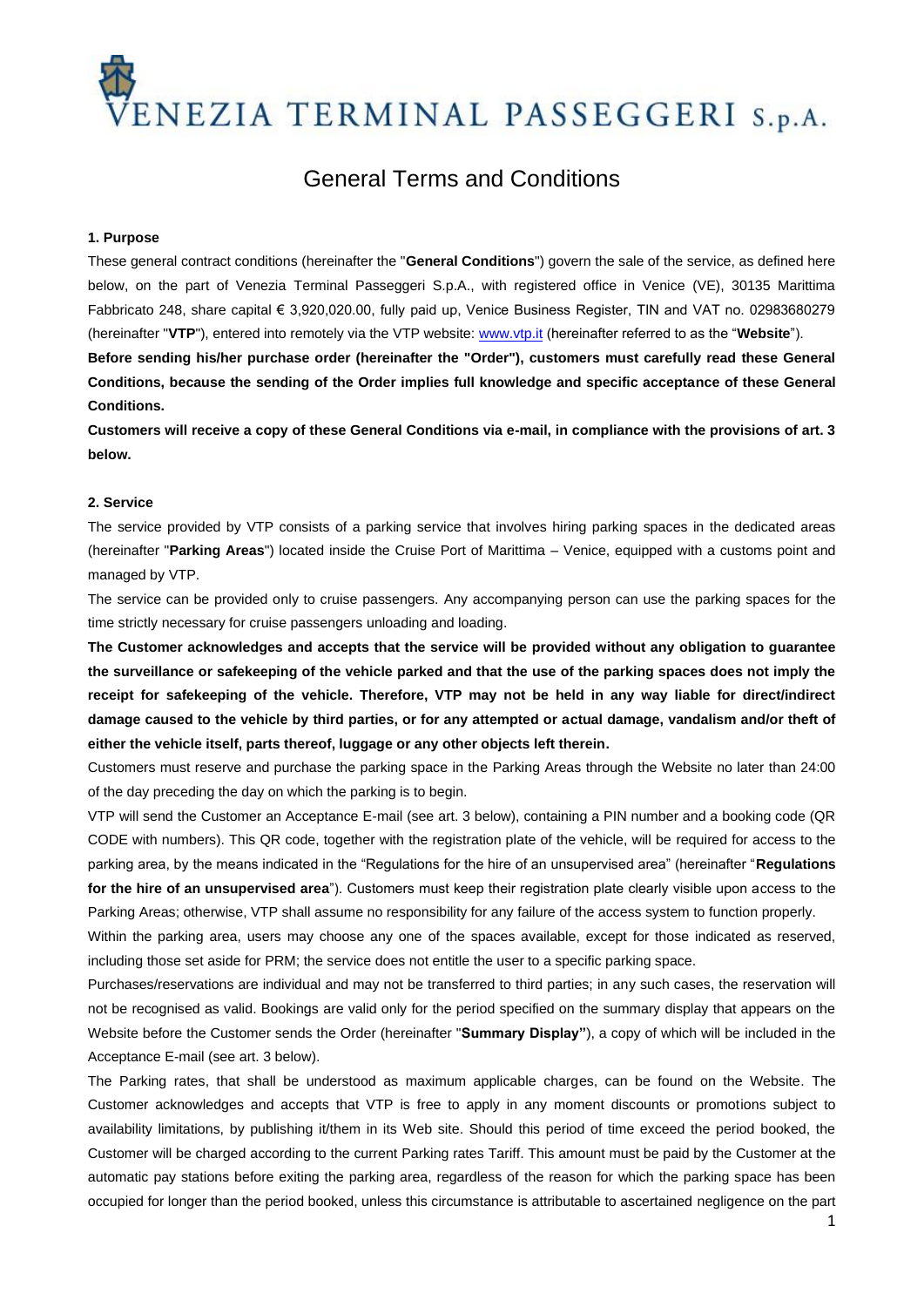

## of VTP.

Before sending the Order, Customers must carefully read the Regulations for the hire of an unsupervised area, which is published on the website and also displayed near the entrance to the Parking Areas. **Customers declare that, by accepting these General Conditions, they also accept the Regulations for the hire of an unsupervised area**.

# **3. Conclusion of the Contract**

The main characteristics of the Service purchased and the relevant price will be indicated in the Summary Display. The Customer assumes full responsibility for the truth and accuracy of the data provided when making the booking/sending the order.

The Customer also acknowledges that **providing the correct information – in particular the vehicle registration number –** will facilitate entrance to the parking area.

To send the order, Customers must:

- (i) select the Service they wish to purchase;
- (ii) enter the data necessary for invoicing or for the receipt, if required;
- (iii) if defined as a consumer pursuant to art. 5.1 of the Consumer Code (Legislative Decree no. 206/2005), declare that they have received the information contained in art. 49 of Legislative Decree no. 206/2005, including the information on exercising the right to cancel;
- (iv) accept these General Conditions;
- (v) accept the data protection information set forth in article 7 below;
- (vi) select the payment method;
- (vii) pay for the service, after which **the Order will automatically be sent to VTP**.

**In compliance with art. 51, para. 2 of the Consumer Code, VTP guarantees that, upon the sending of the Order, the Customer expressly acknowledges that the Order implies the obligation to pay for the service, without prejudice to the right to cancel as set forth in art. 6).** 

The sending of the Order on the part of the Client constitutes a contractual offer for the purchase of the Service from VTP, specifically indicated in the Summary Display, on the part of the Customer, and is binding upon the Customer (without prejudice to the possibility for the Customer to exercise the right to cancel, pursuant to art. 52 of the Consumer Code, as indicated in article 6 below).

The contract between the Customer and VTP for the purchase of the Service, specifically indicated in the Summary Display, is concluded with the receipt, on the part of the Customer, of the Customer Order Acceptance E-mail sent by VTP. In the event VTP does not accept the Order, notification thereof will be sent to the Customer at the e-mail address provided when filling out the Order.

The Customer may make any necessary changes/corrections to the data entered in the Order before sending the Order. This contract is valid from receipt of the Acceptance E-mail on the part of the Customer until the vehicle exits the Parking Areas.

VTP reserves the right not to accept the Customer's Order in the following cases:

- lack of availability in the Parking Area in the period selected by the Customer;
- payment unsuccessful;
- bookings attempted after 24.00 on the day before the arrival of the vehicle.

With the Order Acceptance E-mail, VTP confirms that the Contract with the Customer has been concluded, and will send these General Conditions, the data protection information and the "Booking Confirmation Form" containing the following information: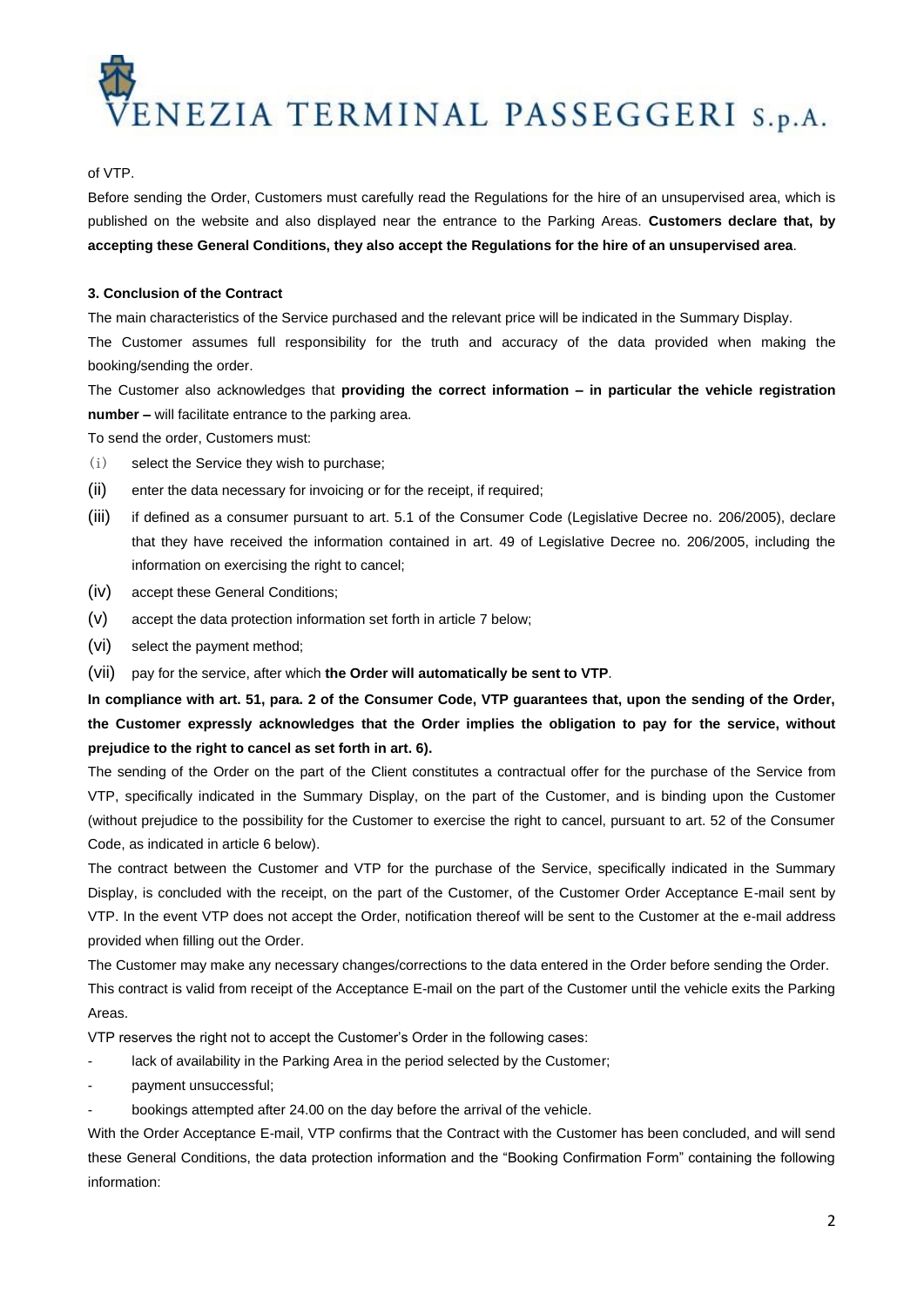

- a summary of the main characteristics of the Service;
- the total price of the Service, inclusive of all taxes;
- a PIN number for use in any further communications with VTP regarding the Service purchased;
- a booking code (QR CODE with numbers) for use to access the parking area.

#### **4. Charges and Means of Payment**

The rates and any other costs for the Service will be indicated analytically on the site before Orders are sent. The charge due for the Service selected by the Customer will be specifically indicated in the Summary Display, in Euros and inclusive of any taxes applicable.

Without prejudice to the provisions of article 6 below regarding cancellation, the Customer accepts that the charges made will in no event be refunded.

To pay for the Service, the Customer may choose from the most widely used credit card circuits, which will be indicated on the Website before the Order is sent. VTP has entrusted the management of online Credit Card payments to a leading operator in the sector. At no point during the purchase procedure will VTP have access to the information regarding the Customer's credit card, which the Customer will enter directly into the website of the operator entrusted with the management of online credit card payments. This information will not be retained on any IT records belonging to VTP, so on no account may VTP be held liable for any undue or fraudulent use of credit cards on the part of third parties at the moment of payment of the service purchased on the Website.

#### **5. Changes to Bookings**

Without prejudice to the provisions of article 6 below, the Customer may change the vehicle registration number provided upon the sending of the Order, until 24:00 on the day preceding entrance to the parking area. This change to the booking may be made by accessing the Website and entering the Customer's e-mail address and the PIN number associated with the booking the Customer wishes to make the change to.

#### **6. Cancellation pursuant to art. 52 of the Consumer Code; penalties for cancellation.**

The Customer is entitled to cancel the contract, without providing any reason and at no charge, within 14 (fourteen) days from the date of receipt of the Acceptance E-mail (hereinafter "**Cancellation Period**").

**After this date, and up to 48 hours before the expected day of arrival of the reservation, which starts from 00:00 as stated in the Tariff published in Internet, a penalty equal to 65% of the amount paid by the Customer when placing the Order will be withheld; thereafter, it will no longer be possible to cancel the booking.** 

In order to exercise the right to cancel, Customers must inform VTP of their intention to cancel, by accessing the page of their booking on the Website, selecting "cancel" and sending the cancellation e-mail that will be generated automatically.

VTP will send confirmation of receipt of the cancellation to the e-mail address provided by the Customer upon registration.

In any event, Customers may inform VTP of their intention to cancel also by sending a declaration of said intention to: **[operativo@vtp.it](mailto:operativo@vtp.it??????????????????).** 

The right to cancel is considered properly exercised provided that the pertinent notification is sent by the Customer prior to the expiry of the Cancellation Period.

The right to cancel does not apply in the following cases:

if the fruition of the service has begun before the expiry of the Cancellation Period, provided that the service has commenced with the agreement of the Customer;

if the notification of the cancellation, although transmitted during the Cancellation Period, has been sent after the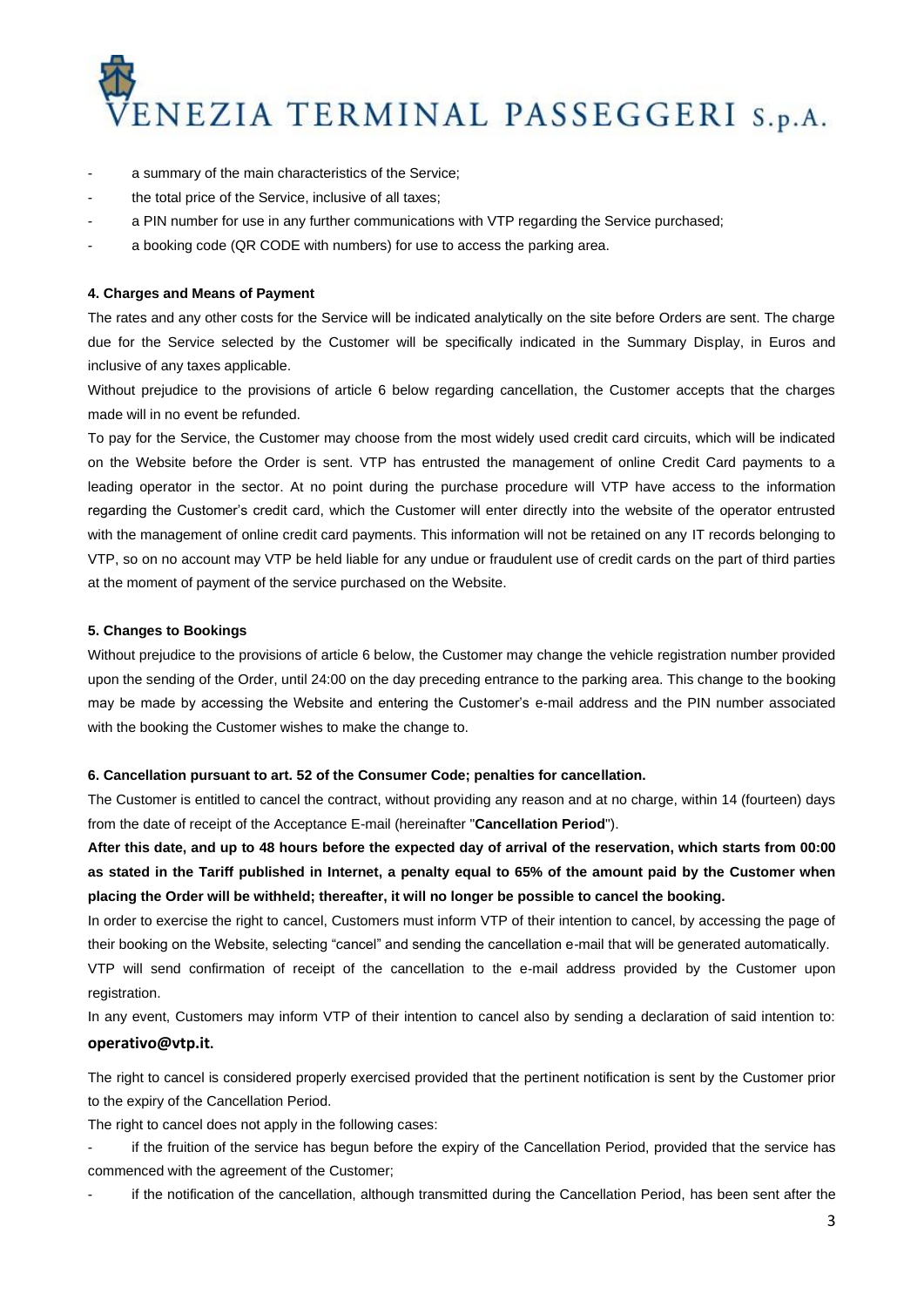

day scheduled for access to the Parking Areas on the part of the Customer, as indicated in the Order sent. In the event of cancellation, the payments made by the Customer to VTP will be refunded, by means of the same payment method used by the Customer for the initial transaction. The Customer undertakes to maintain the same payment method used for the initial transaction valid for all the duration of the Contract. In this case, no charge will be made to the Customer as a consequence of the cancellation. To this end, VTP, within 14 (fourteen) days of receipt of the notification of cancellation on the part of the Customer, will order the online payment manager referred to in art. 4) to refund the amounts paid to VTP by said Customer.

# **7. Personal Details Treatment**

Pursuant to Regulation (EU) No .679/2016 (General Regulation about Data Protection, hereinafter GDPR) the company Venezia Terminal Passeggeri S.p.A., as owner of the Data Treatment, shall provide to individuals the information pursuant to art. no. 13 of the GDPR, with regards to the treatment of the collected data. The complete Parking informative report is published on the Web page Privacy Policy on the Web site: www.vtp.it.

#### **8. Customer Obligations**

To perform searches and process bookings and purchase orders, Customers use a web application through a temporary, non-exclusive license, granted for use for the time required for the operation. Customers may not modify, re-use, copy, disclose, transmit, reproduce, publish, grant a sub-license for use, create derivative works, transfer or send or in any way use the news, content, software and systems, products obtained or made available to them through the Website for commercial and not personal purposes.

Customers shall not be entitled to any damages or compensation whatsoever, nor shall VTP accept any contractual or extra-contractual responsibility, for direct or indirect damage to persons and/or objects caused by failure to accept an Order or part thereof.

**Customers acknowledge that the Acceptance E-mail sent by VTP must be kept carefully, and that they must bring it with them** (on paper or in electronic format) when entering the Parking area in order for the service to be provided. Customers also accept that if they lose the Acceptance E-mail or the PIN number, VTP may not be held responsible for any delays in providing the Service.

For other Customer obligations and prohibitions, see '**Regulations for the hire of unsupervised areas'**.

# **9. General**

Acceptance of these General Contract Conditions is required before the Order can be sent.

Changes may be made to the General Conditions, and the most recent version will always be available on the VTP website in the section "Terms and conditions of sale". VTP reserves the right to make changes to these General Conditions at any time, without prior notice, without prejudice to the fact that the Customer Order, accepted by VTP, in compliance with the provisions set forth in these General Conditions, shall be governed by the General Conditions contained in the Acceptance E-mail.

By purchasing the service, Customers declare that they are at least 18 years of age.

These General Conditions are governed by the provisions regulating remote sales, contained in Chapter I, Title III, Part III of the Consumer Code (Legislative Decree no. 206/2005) and the rules governing e-commerce set out in Legislative Decree no. 70/2003.

For any requirements or claims regarding the purchase of the Service on the Website, Customers may contact VTP at: **[operativo@vtp.it](mailto:operativo@vtp.it) ; it is specified that no claims will be taken into consideration after a period of three months has passed from the date of exit of the vehicle from the parking area, since VTP will have provided to cancel the data.**